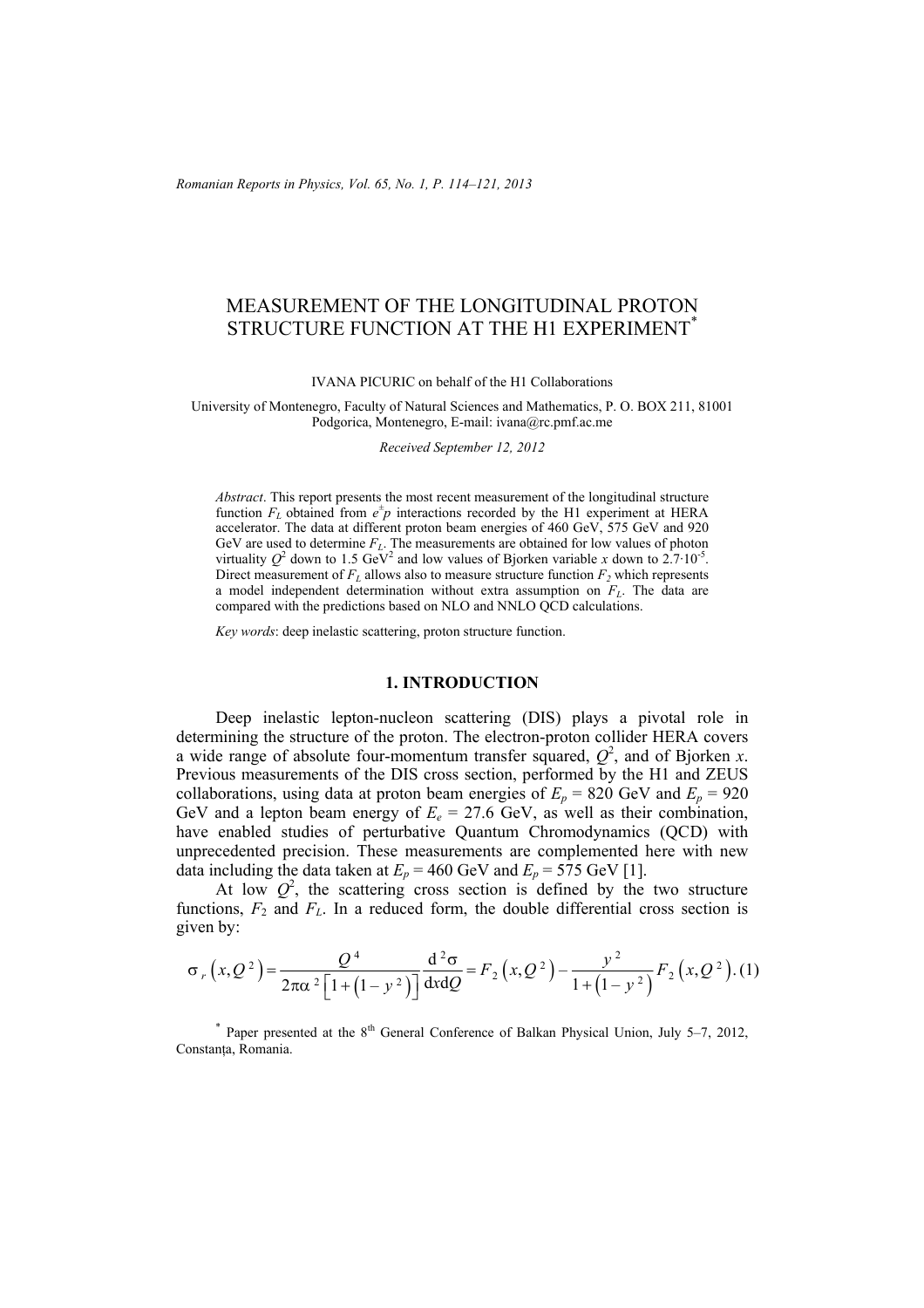Here  $\alpha$  is the fine structure constant and  $0 \le y \le 1$  is the process inelasticity which is related to  $Q^2$ , *x* and the centre-of-mass energy squared  $s = 4E_e E_p$  by  $y = Q^2$  /*sx*. The two structure functions are defined by the cross sections for the scattering of the longitudinally and transversely polarised photons off protons  $\sigma_L$ and  $\sigma$ <sub>T</sub> as

$$
F_L(x,Q^2) = \frac{Q^2}{4\pi^2 \alpha} (1-x) \sigma_L, \qquad (2)
$$

$$
F_2(x,Q^2) = \frac{Q^2}{4\pi^2\alpha}(1-x)(\sigma_L + \sigma_T).
$$
 (3)

These relations are valid to good approximation at low *x* and imply that  $0 \leq F_I \leq F_2$ . To disentangle the two structure functions in a model-independent way, measurements at different values of *s* are required.

Using the ratio  $R(x, Q^2)$ , defined as:

$$
R = \frac{\sigma_L}{\sigma_T} = \frac{F_L}{F_2 - F_L},\tag{4}
$$

the reduced cross section in equation 1 can also be written as:

$$
\sigma_r = F_2(x, Q^2) \left[ 1 - f(y) \frac{R}{1+R} \right],\tag{5}
$$

where

$$
f(y) = y^2/1 + (1 - y^2).
$$
 (6)

The measurements are used to test several phenomenological and QCD models describing the low *x* behaviour of the DIS cross section. The phenomenological models include the power law dependence of  $F_2$  and several dipole models applicable at low  $x \le 0.01$ . For the first time, dipole model analyses are extended to account for the non-negligible valence quark contributions at small *x*. Fits using the DGLAP evolution equations at NLO are applied for  $Q^2 \ge 3.5 \text{ GeV}^2$ . For the DGLAP fits, different treatments of the heavy quark contributions are compared. A study of possible non-DGLAP contributions at low x and low  $Q^2$  is performed by varying kinematic cuts applied to the data. The dipole and DGLAP models are compared to with other by performing fits in a common kinematic domain.

## **2. DETERMINATION OF THE STRUCTURE FUNCTION** *FL*

The structure function  $F_L$  is determined using the separate  $E_p = 460 \text{ GeV}$  and  $E_p$  = 575 GeV samples and the published 920 GeV data from [2, 3]. To determine  $F_L$ , common values of the  $(x, \hat{Q}^2)$  grid centres are required for all centre-of-mass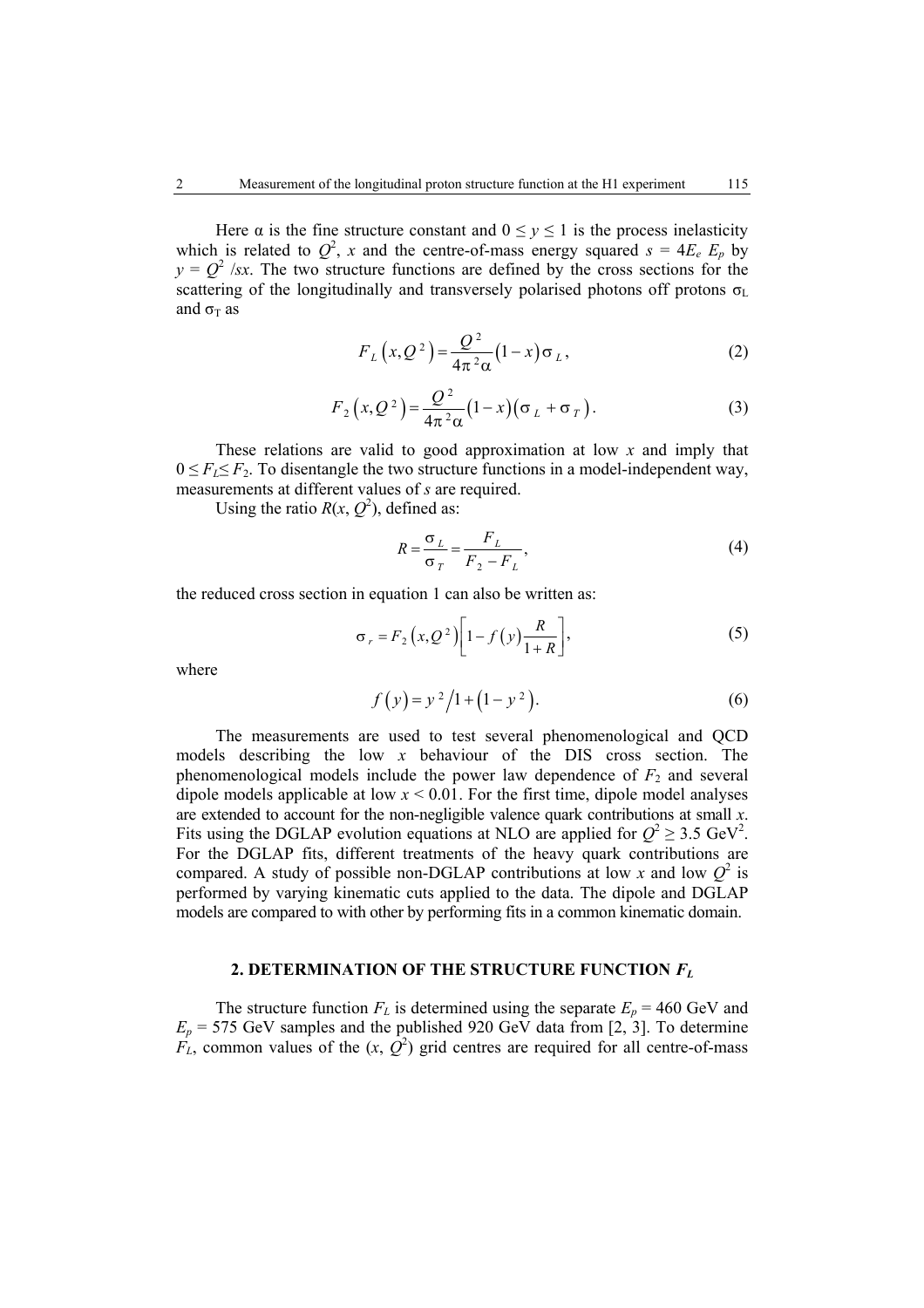energies. The published 920 GeV data have therefore been reanalysed using the binning adopted for the  $F<sub>L</sub>$  analysis. To determine  $F<sub>L</sub>$ , the data measured at high *y* for  $E_p = 460$  GeV are combined with the data at intermediate *y* for  $E_p = 575$  GeV and low y for  $E_p = 920$  GeV. The usage of the published 920 GeV data compared to a new analysis of the HERA-II data is motivated by a wider  $Q^2$  acceptance at low *y*, extending to  $Q^2 = 1.5$  GeV<sup>2</sup>. The determination of the structure function  $F_L$ depends on the treatment of the relative normalisations and systematic uncertainties of the data sets. A straightforward but simplified procedure was adopted in [10] where the data sets were normalised to each other at low *y*. The values of the structure function  $F<sub>L</sub>$  were determined in straight-line fits to the reduced cross section as a function of  $y^2/(1 + (1 - y)^2)$  in each  $(x, Q^2)$  bin using the statistical and uncorrelated systematic uncertainties. The correlated systematic errors were determined using an offset method. An illustration of this procedure, applied to the cross-section data from the current analysis, is shown in Fig. 1.



Fig. 1 – The reduced DIS cross section  $\sigma_r$  as a function of  $y^2/(1 + (1 - y)^2)$  for six values of *x* at  $Q^2$  = 6.5 GeV<sup>2</sup>, measured for proton beam energies of  $E_p$  = 920, 575 and 460 GeV. The inner error bars denote the statistical error, the outer error bars show statistical and systematic uncertainties added in quadrature. The luminosity uncertainty is not included in the error bars. The slope of the straight-line fits is determined by the structure function  $F_L(x, Q^2)$ .

The measured structure function  $F_L(x,Q^2)$  is shown in Fig. 2. Measurements with total uncertainties below 0.3 for  $Q^2 \le 35 \text{ GeV}^2$  and below 0.4 for  $Q^2 = 45 \text{ GeV}^2$ are presented.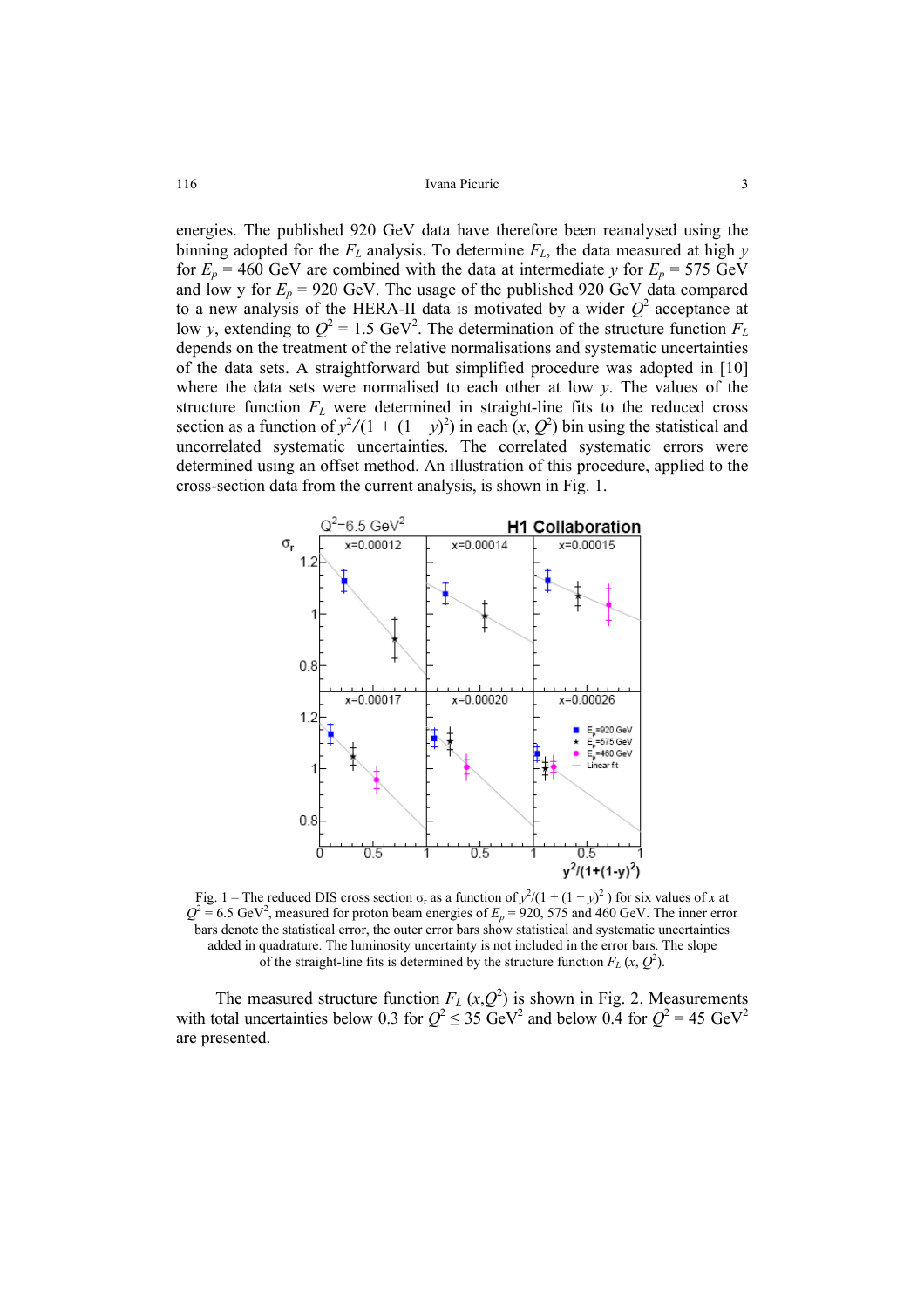The measurement spans over two decades in *x* at low *x*, from  $x = 0.00002$  to  $x = 0.002$ . The data are compared to the result of the DGLAP ACOT fit, which is described in section 3.2. The structure function  $F_2$  measured for the corresponding bins is shown together with  $F<sub>L</sub>$  in Fig. 3. Note that compared to the previous determinations of  $F_2$  by the H1 collaboration, this measurement represents a model independent determination without extra assumptions on *FL*.

#### **3. PHENOMENOLOGICAL ANALYSIS**

The combined cross-section data for  $E_p = 460$ , 575 and  $E_p = 820$ , 920 GeV are used for several phenomenological analyses. The fits are applied to the combined reduced cross-section measurements accounting for correlations between the data points. In the following, the quality of different fits is compared in terms of  $\chi^2$ /  $n_{\text{dof}}$ . Since the systematic uncertainties dominate over statistics, and they are  $\chi^7$   $n_{\text{dot}}$ . Since the systematic directamiles dominate over statistics, and they are estimated conservatively, in several cases  $\chi^2$  /  $n_{\text{dot}}$  is observed to be less than unity. This, however, does not prevent the comparison of quality among different fits with the same number of degrees of freedom in terms of  $\Delta \chi^2$  since the average error overestimation, approximated as  $\chi^2 / n_{\text{dof}}$ , does not exceed 5−10%.



Fig. 2 – The proton structure function  $F_L(x, Q^2)$ . The inner error bars represent statistical error, the full error bars include the statistical and systematic uncertainties added in quadrature, excluding 0.5% global normalisation uncertainty. The curves represent predictions of the DGLAP fit in the ACOT scheme.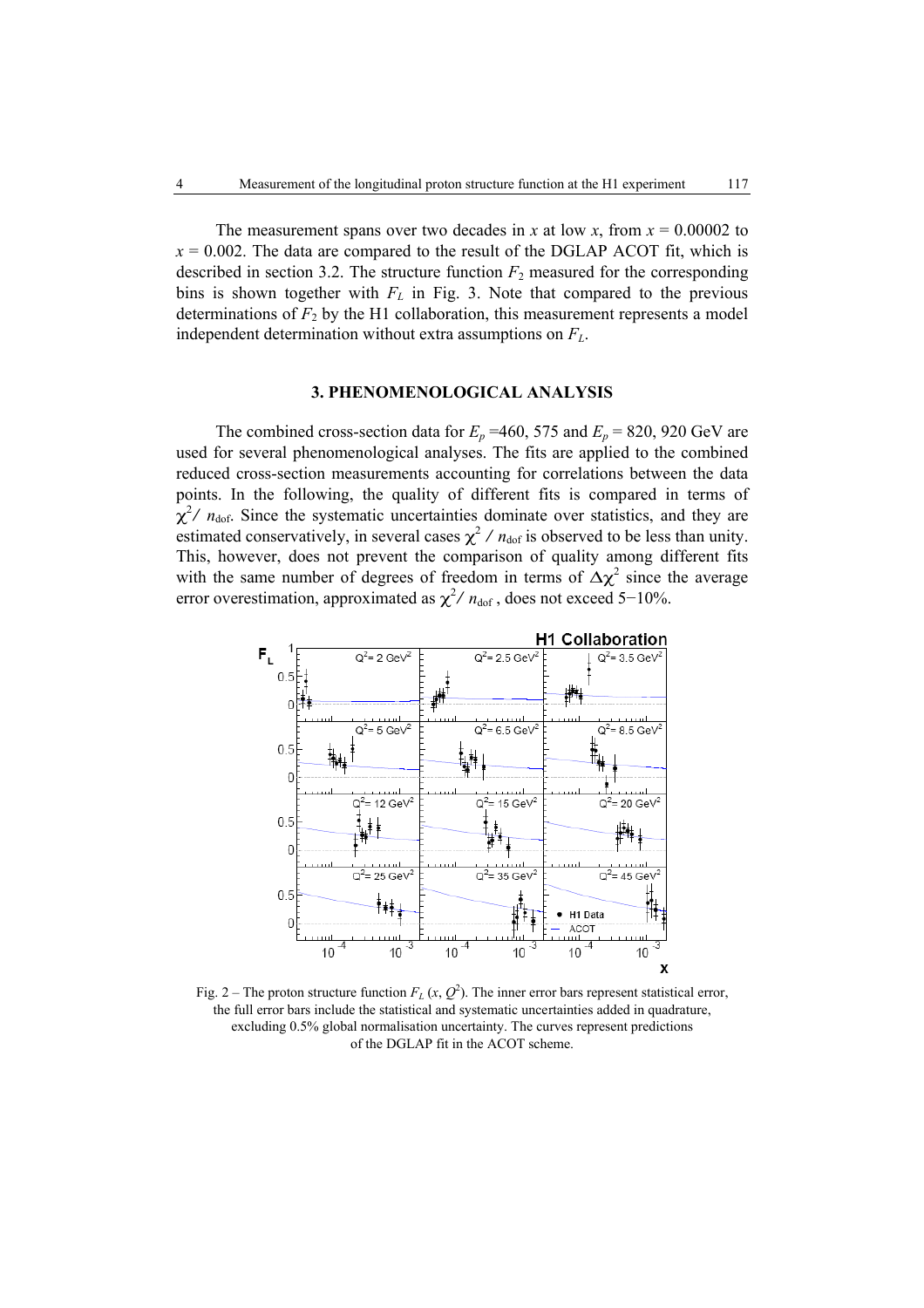

Fig. 3 – The proton structure functions  $F_2(x, Q^2)$  and  $F_L(x, Q^2)$ . The inner error bars represent statistical error, the full error bars include the statistical and systematic uncertainties added in quadrature, excluding 0.5% global normalisation uncertainty. The curves represent predictions of the DGLAP fit in the ACOT scheme for the structure functions  $F_2$  and  $F_L$ . The measurements from ZEUS are also shown.

#### 3.1. λ FIT

The increase of the structure function  $F_2$  for  $x \to 0$  can be approximated by a power law in *x*,  $F_2 = c(Q^2)x-\lambda(Q^2)$ . This simple parameterisation was shown to describe previous H1 data rather well for  $x < 0.01$  [4]. In the recent H1 analysis [2], a fit was performed to the measured reduced cross section,  $\sigma_r$ , represented as

$$
\sigma_r(Q^2, x) = c(Q^2) x^{-\lambda(Q^2)} \left[ 1 - \frac{y^2}{1 + (1 - y^2)} \frac{R}{1 + R} \right].
$$
 (7)

The combined H1 data are fitted using the offset method to evaluate systematic uncertainties. The parameters obtained in the fits as a function of  $Q^2$  are shown in Fig. 4. The parameter  $\lambda$  exhibits an approximately linear increase as a function of ln*Q*<sup>2</sup> for  $Q^2 \ge 2$  GeV<sup>2</sup>. For lower *Q*<sup>2</sup>, the variation of λ deviates from that linear dependence. The normalisation coefficient  $c(Q^2)$  rises with increasing  $Q^2$  for  $Q^2$  < 2 GeV<sup>2</sup> and is consistent with a constant behaviour for higher  $Q^2$ , as in [4].  $Q \sim 2$  dev and is consistent with a constant behaviour for inglier  $Q$ , as in [4].<br>The total  $\chi^2$  of the fit is  $\chi^2 / n_{\text{dof}} = 538/350$ , when the uncertainties are taken as the statistical and uncorrelated systematic uncertainties added in quadrature. Values of  $\chi^2/n_{\text{dof}}$  significantly larger than unity may arise in the offset method because it does not take into account the correlated systematic uncertainties. Studies show that the largest contribution to the  $\chi^2$  arises from the  $1 < Q^2 < 10$  GeV<sup>2</sup> domain.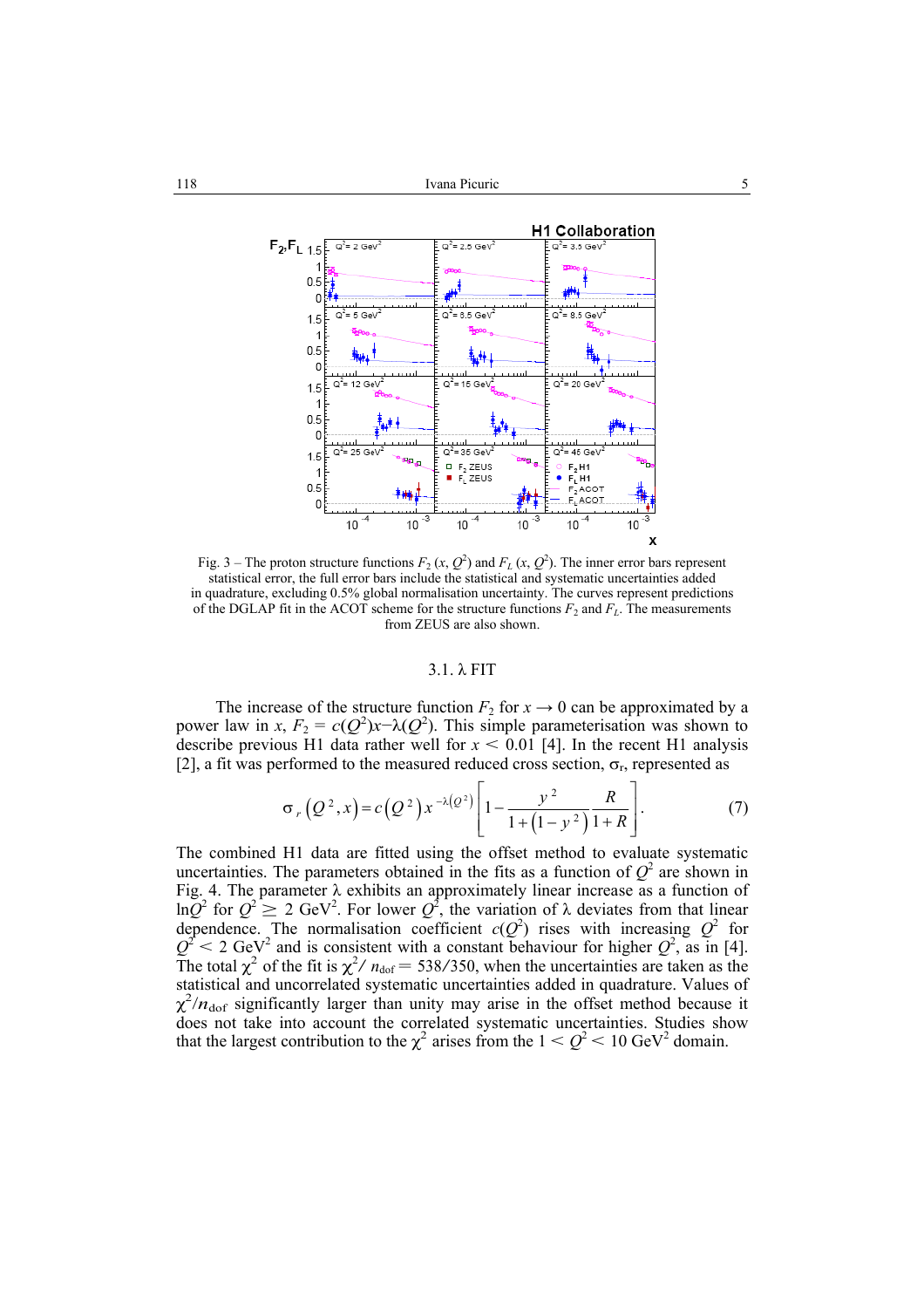

Fig. 4 – Coefficients *c* and λ, as defined in equation 7, determined from a fit to the data as a function of  $Q<sup>2</sup>$ . The inner error bars represent statistical uncertainties. The outer error bars contain the statistical and systematic uncertainties added in quadrature. The line in b) is from astraight-line fit for  $Q^2 \ge 2 \text{ GeV}^2$ .

## 3.2. DGLAP FIT

The new combined H1 data are used together with the previously published high  $Q^2 \ge 90$  GeV<sup>2</sup> H1 data [5–7] as input to a DGLAP pQCD fit analysis to NLO,



Fig. 5 – The reduced cross-section measurements taken at different proton beam energies  $E_p$ compared to the DGLAP fit in the ACOT scheme (shown by curves) for  $2.0 \le Q^2 \le 150 \text{ GeV}^2$ . The dashed line for  $Q^2 \le 2.5$  GeV<sup>2</sup> corresponds to the fit extrapolation.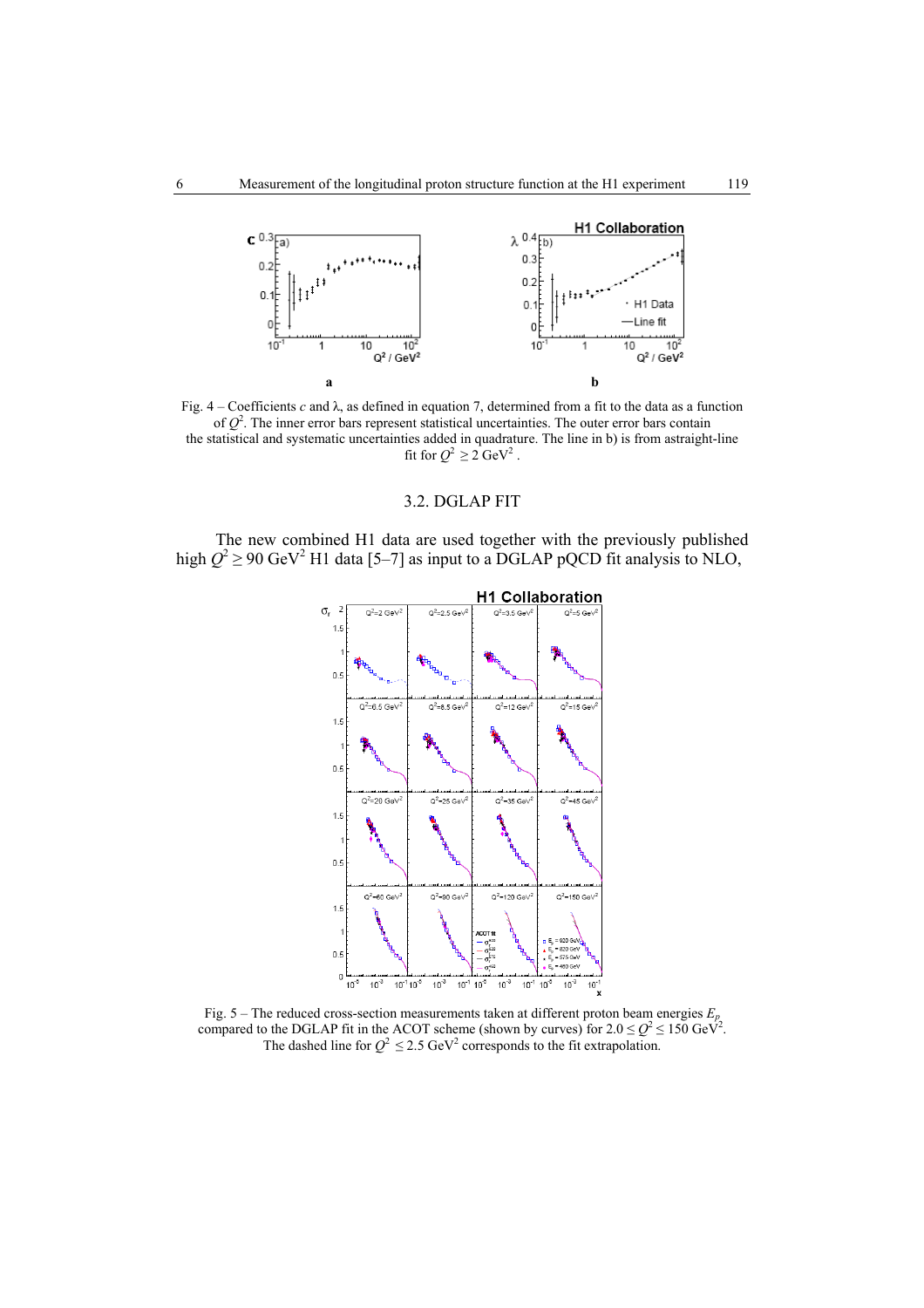Ivana Picuric 7

with the main objective of studying  $F<sub>L</sub>$  predictions. The initial fits are performed using the same parameterisation type as for the HERAPDF1.0 fit [8], which has only one free polynomial parameter, *Euv*. For this parameterisation, the ACOT and RT heavy flavour schemes are compared. Both fits give good descriptions of the data, but the ACOT fit, which has  $\chi^2/n_{\text{dof}} = 722.7/782$ , is superior to the RT fit, with  $\chi^2/n_{\text{dof}}$  =773.2/782, by about 50 units. Therefore, the ACOT fit is chosen for further more detailed investigations. The best fit is obtained with the extra free parameters  $Du_v$  and  $Eu_v$  resulting in a  $\chi^2/a_{\text{dof}} = 715.2/781$ . Figure 5 compares the fit result to the low  $Q^2$  H1 data. As a consistency check, a fit using the RT heavy flavour scheme is repeated. A similar increase in  $\chi^2$  of about 50 units is observed in this case. The sensitivity of the fit to the inclusion of low  $Q^2$  data is studied by varying the  $Q^2_{\text{min}}$  cut. The fit obtained with  $Q^2_{\text{min}}$  cut of 7.5 GeV<sup>2</sup> falls significantly below the data at small *x* when extrapolating to the low  $Q^2$  region. Figure 6 shows gluon and sea-quark distributions for different values of  $Q<sup>2</sup>_{min}$  at the evolution starting scale  $Q_0^2$ =1.9 GeV<sup>2</sup>. A change of  $Q_{min}^2$  from 1.5 GeV<sup>2</sup> to 7.5 GeV<sup>2</sup> leads to an increase of the gluon distribution while the sea-quark distribution becomes smaller at low *x*.



Fig. 6 – Gluon and sea quark PDFs shown at the starting scale  $Q_0^2 = 1.9 \text{ GeV}^2$ for different values of  $Q^2_{min}$ .

### **4. CONCLUSIONS**

The data at  $E_p = 460$  GeV and  $E_p = 575$  GeV, together with the measurements at  $E_p = 920$  GeV are used to determine the structure function  $F_L$ . This extraction applies a novel method which takes into account the correlations of data points due to systematic uncertainties. This is the first measurement at low  $1.5 \le Q^2 \le 45 \text{ GeV}^2$ and  $2.7 \times 10^{-5} < x < 2 \times 10^{-3}$ , which became possible by employing a dedicated backward silicon tracker for the electron reconstruction.